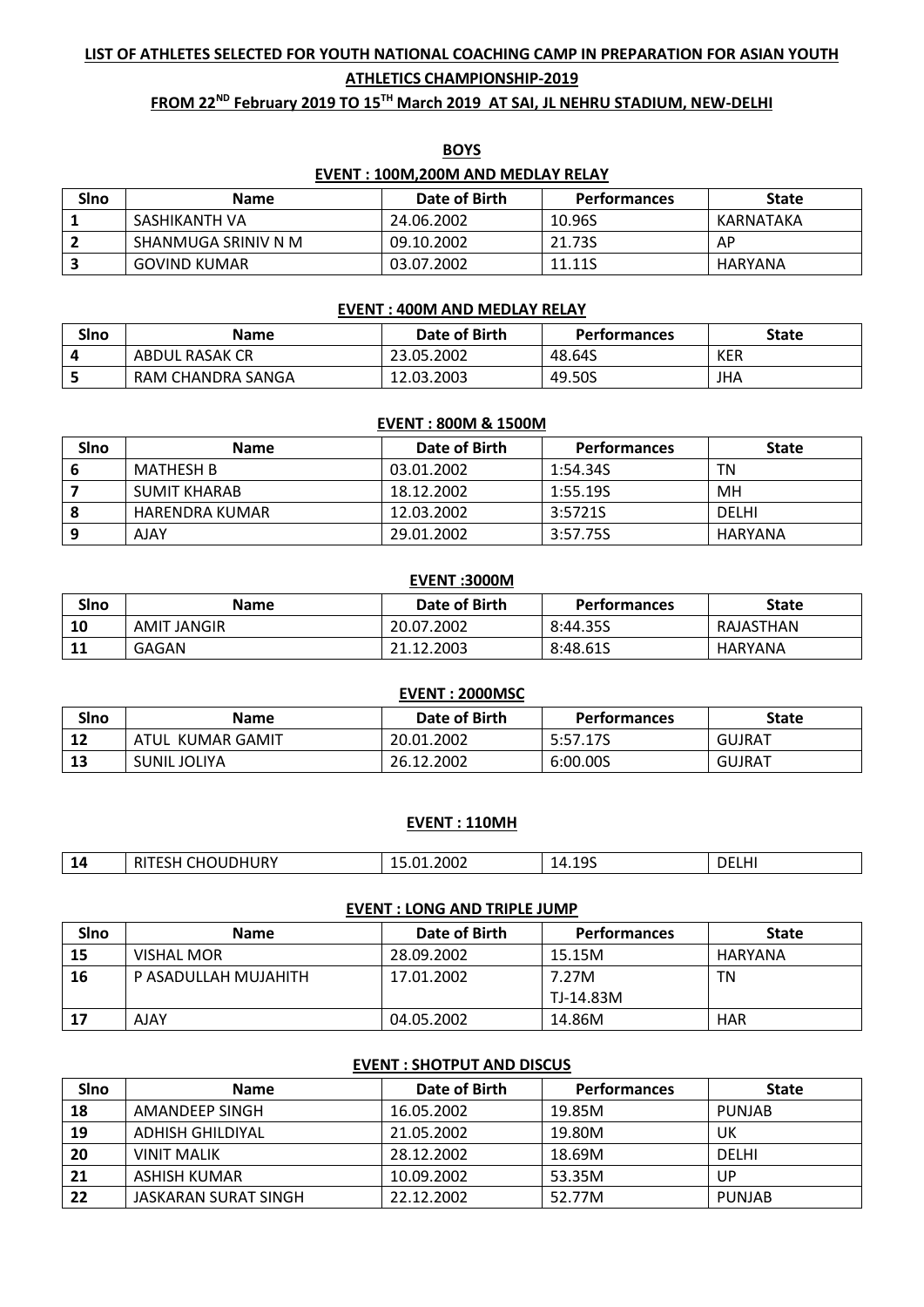## **EVENT : JAVELIN THROW**

| SIno | <b>Name</b>           | Date of Birth | <b>Performances</b> | <b>State</b> |
|------|-----------------------|---------------|---------------------|--------------|
| 23   | SUDAMA KUMAR YADAV    | 12.06.2002    | 72.34M              | <b>BIHAR</b> |
| 24   | SURAJ KUMAR           | 20.12.2002    | 71.23M              | UP.          |
| 25   | KUNWER AJAY RAJ SINGH | 13.01.2002    | 71.00M              | PUNJAB       |

### **EVENT : HIGH JUMP**

| <b>SIno</b> | <b>Name</b>          | Date of Birth | <b>Performances</b> | State      |
|-------------|----------------------|---------------|---------------------|------------|
| 26          | KUMAR SHANU GIRI     | 10.08.2003    | 2.01M               | JΡ         |
| דר<br>z,    | ROBINDEEP SINGH SRAN | 13.11.2002    | 2.01M               | <b>PUN</b> |

#### **EVENT :HAMMER THROW**

| $\mathbf{a}$<br>-20<br>$\sim$ | ١N<br>$\mathbf{z}$<br><b>IMAR</b><br>V I<br>n | 2003<br>--<br>п.<br>. | 2.58M<br>$  -$ | UP. |
|-------------------------------|-----------------------------------------------|-----------------------|----------------|-----|

## **EVENT :POLE VAULT**

| $\sim$<br>$ -$<br>በf<br>NN<br>06<br>$\cdot$<br>706.<br>– MA⊑<br>$\overline{\phantom{a}}$<br>. . | -- |  | ____ |  |
|-------------------------------------------------------------------------------------------------|----|--|------|--|
|                                                                                                 |    |  |      |  |

## **EVENT :10000M WALK**

| 30                | VISHVENDRA SINGH                        | 2002.′<br>10.07 | roc <sup>.</sup><br>י<br>10.02.02J | MP |
|-------------------|-----------------------------------------|-----------------|------------------------------------|----|
| <b>D</b> 1<br>- 1 | <b>BHIST</b><br><b>SINGH</b><br>PARAMJI | 03.03.2002      | 44:05.84S                          | UK |

## **EVENT :DECATHLON**

| 32 | <b>KHAN</b><br>USAID | 19.03.2002      | 7075PTS                       | <b>PUNE</b><br>ASI |
|----|----------------------|-----------------|-------------------------------|--------------------|
| 33 | NSARI<br>. ANS<br>ΑL | .03.2002<br>20, | <b>QDTS</b><br><b>DZIYPIS</b> | <b>DELHI</b>       |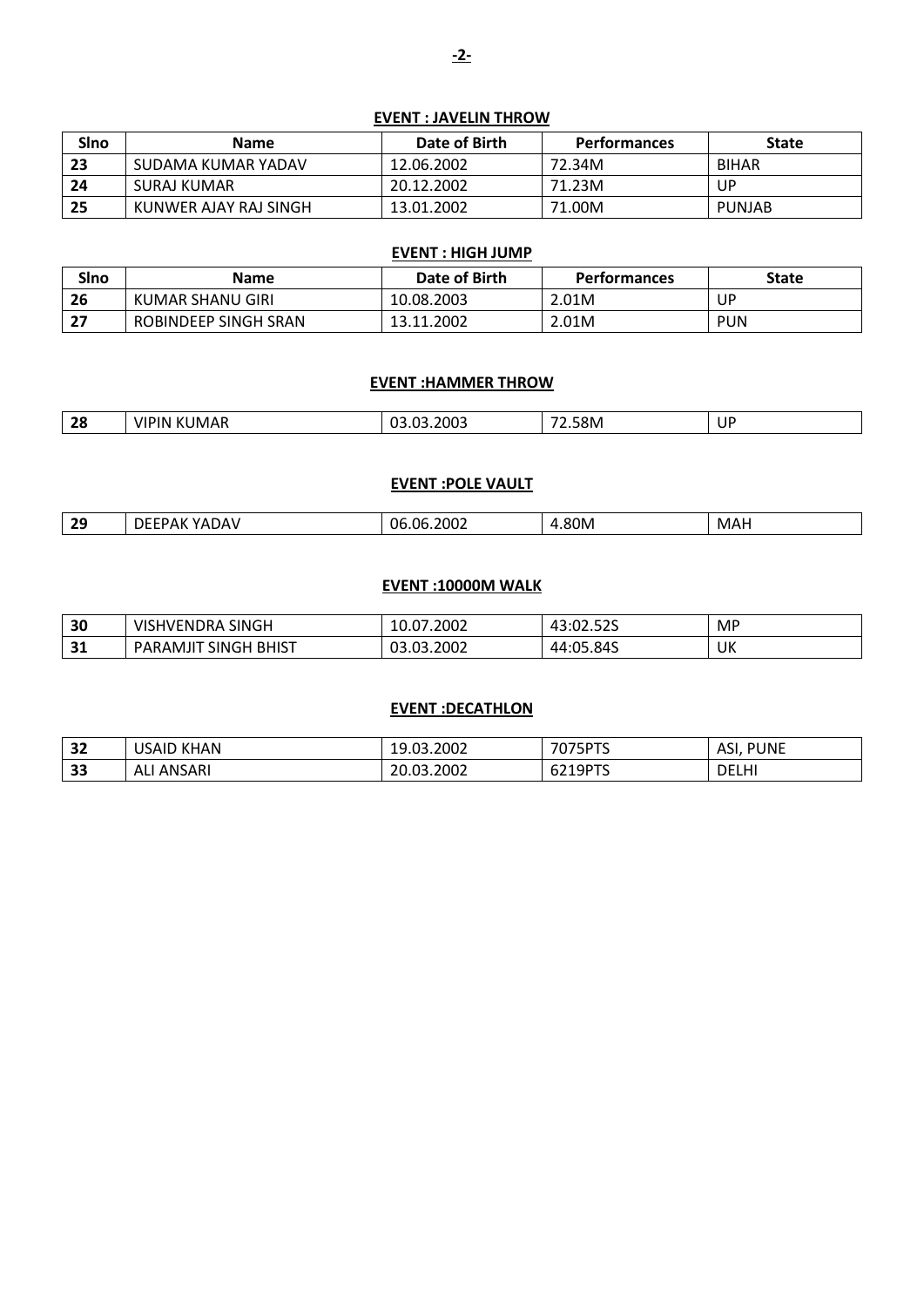| <b>GIRLS</b>                       |  |
|------------------------------------|--|
| EVENT : 100M.200M AND MEDLAY RELAY |  |

| SIno | <b>Name</b>      | Date of Birth | <b>Performances</b> | <b>State</b> |
|------|------------------|---------------|---------------------|--------------|
|      | AVANTIKA NARALE  | 11.07.2003    | 12.07S              | MН           |
|      |                  |               | 24.89S              |              |
| -2   | JEEVANJI DEEPTHI | 27.09.2003    | 12.37S              | <b>TEL</b>   |
|      |                  |               | 24.90S              |              |
| 3    | VARSHA V         | 01.01.2003    | 12.42S              | KAR          |

## **EVENT : 400M AND MEDLAY RELAY**

| SIno | <b>Name</b>      | Date of Birth | Performances | <b>State</b> |
|------|------------------|---------------|--------------|--------------|
|      | PRIYA H MOHAN    |               | 55.69S       | KAR          |
|      | SANDRA AS        | 21.04.2002    | 55.86S       | <b>KER</b>   |
|      | <b>DEEPANSHI</b> | 04.11.2002    | 56.38S       | <b>HAR</b>   |

## **EVENT : 800M & 1500M**

| Sino | <b>Name</b>             | Date of Birth | Performances | <b>State</b> |
|------|-------------------------|---------------|--------------|--------------|
|      | <b>POOJA</b>            | 17.06.2002    | 2:09.01S     | PUN          |
| 8    | <b>PRISCILLA DANIEL</b> | 01.07.2002    | 2:08.56S     | KERALA       |
| 9    | <b>BAMHANE TAI</b>      | 31.12.2002    | 4:38.28S     | MAH          |
| 10   | C CHANTHINI             | 21.04.2002    | 4:48.48S     | KERALA       |

| EVENT: 100MH |             |            |            |    |  |
|--------------|-------------|------------|------------|----|--|
| 11           | PM THABITHA | 24.04.2002 | 14.14      | ΤN |  |
|              |             |            | $LJ-5.92M$ |    |  |

#### **EVENT : HAMMER THROW**

| -- | w<br>чΗ. | 2003<br>n.<br>ΊZ<br>. |  | <b>DEL</b> |
|----|----------|-----------------------|--|------------|
|----|----------|-----------------------|--|------------|

## **EVENT : LONG AND TRIPLE JUMP**

| 13 | AMBRIKA NARZARY    | 14.01.2002 | 5.98M        | <b>ASSAM</b> |
|----|--------------------|------------|--------------|--------------|
| 14 | I MATHEW<br>ANU    | 0.01.2002  | 12.09M       | <b>KER</b>   |
| 15 | SHARVARI PARULEKAR | 20.03.2002 | 11.99M<br>11 | MAH          |

## **EVENT : 5000M RW**

| 16 | BALJEET KAUR      | 28.01.2002 | 24.28.54S | <b>PUN</b> |
|----|-------------------|------------|-----------|------------|
| 17 | MUNITA PRAJAPATI  | 15.01.2002 | 24:56.54S | MP         |
| 18 | <b>MANSI NEGI</b> | 03.05.2003 | 25.12.62S | UK         |